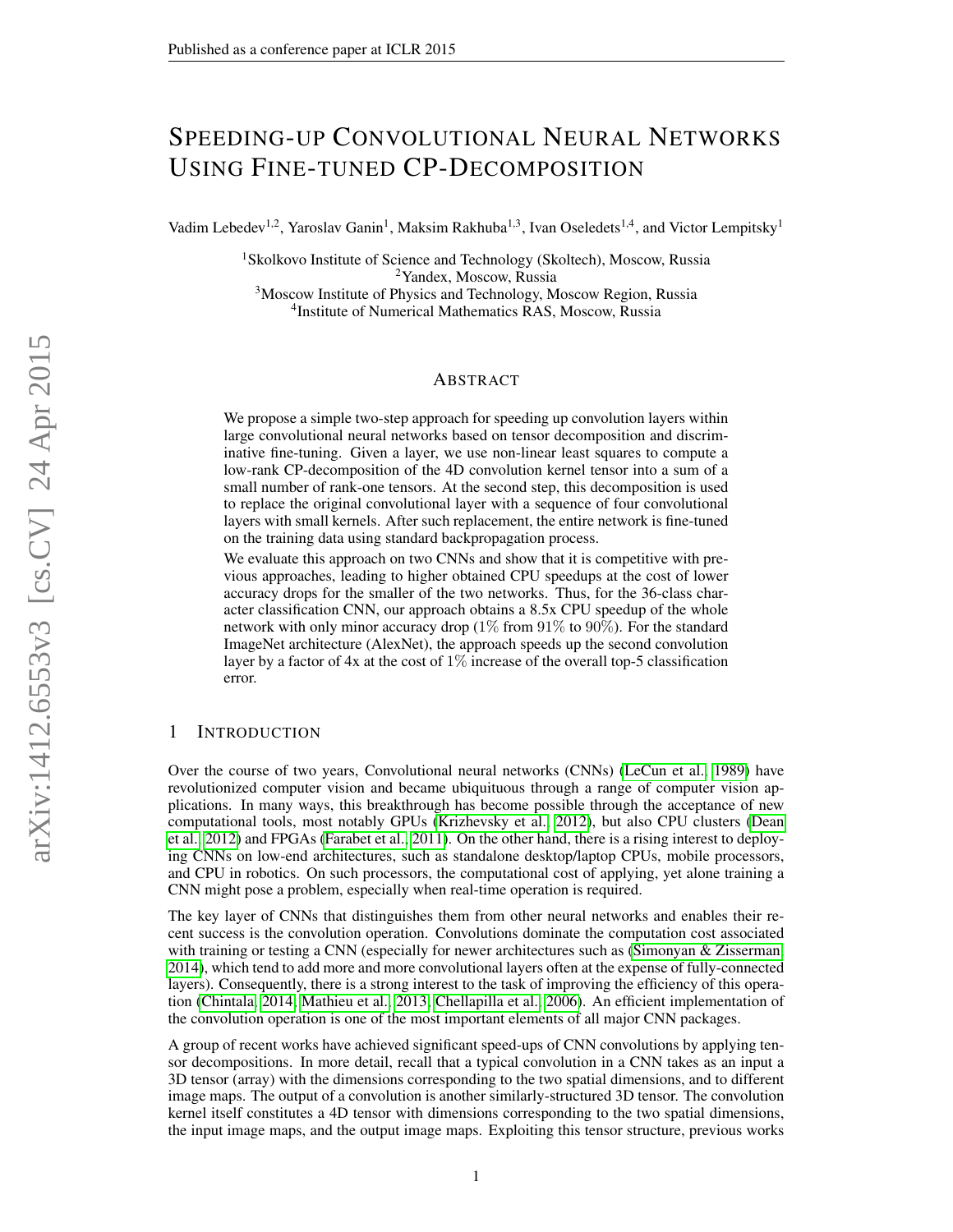[\(Denton et al., 2014;](#page-8-4) [Jaderberg et al., 2014a\)](#page-9-4) have suggested different tensor decomposition schemes to speed-up convolutions within CNNs. These schemes are applied to the kernel tensor and generalize previous 2D filter approximations in computer vision like [\(Rigamonti et al., 2013\)](#page-9-5).

In this work, we further investigate tensor decomposition in the context of speeding up convolutions within CNNs. We use a standard (in tensor algebra) low-rank CP-decomposition (also known as PARAFAC or CANDECOMP) and an efficient optimization approach (non-linear least squares) to decompose the full kernel tensor.

We demonstrate that the use of the CP-decomposition on a full kernel tensor has the following important advantages:

- Ease of the decomposition implementation. CP-decomposition is one of the standard tools in tensor linear algebra with well understood properties and mature implementations. Consequently, one can use existing efficient algorithms such as NLS to compute it efficiently.
- Ease of the CNN implementation. CP-decomposition approximates the convolution with a 4D kernel tensor by the sequence of four convolutions with small 2D kernel tensors. All these lower dimensional convolutions represent standard CNN layers, and are therefore easy to insert into a CNN using existing CNN packages (no custom layer implementation is needed).
- Ease of fine-tuning. Related to the previous item, once a convolutional layer is approximated and replaced with a sequence of four convolutional layers with smaller kernels, it is straight-forward to fine-tune the *entire* network on training data using back-propagation.
- Efficiency. Perhaps most importantly, we found that the simple combination of the full kernel CP-decomposition and global fine-tuning can result in better speed-accuracy tradeoff for the approximated networks than the previous methods.

The CNNs obtained in our method are somewhat surprisingly accurate, given that the number of parameters is reduced several times compared to the initial networks. Practically, this reduction in the number of parameters means more compact networks with reduced memory footprint, which can be important for architectures with limited RAM or storage memory. Such memory savings can be especially valuable for feed-forward networks that include convolutions with spatially-varying kernels ("locally-connected" layers).

On the theoretical side, these results confirm the intuition that modern CNNs are over-parameterized, i.e. that the sheer number of parameters in the modern CNNs are not needed to store the information about the classification task but, rather, serve to facilitate convergence to good local minima of the loss function.

Below, we first discuss previous works of [\(Rigamonti et al., 2013;](#page-9-5) [Jaderberg et al., 2014a;](#page-9-4) [Denton](#page-8-4) [et al., 2014\)](#page-8-4) and outline the differences between them and our approach in Section [2.](#page-1-0) We then review the CP-decomposition and give the details of our approach in Section [3.](#page-3-0) The experiments on two CNNs, namely the character classification CNN from [\(Jaderberg et al., 2014a\)](#page-9-4) and [\(Jaderberg et al.,](#page-9-6) [2014b\)](#page-9-6) and AlexNet from the Caffe package [\(Jia et al., 2014\)](#page-9-7), follow in Section [4.](#page-5-0) We conclude with the summary and the discussion in Section [5.](#page-6-0)

# <span id="page-1-0"></span>2 RELATED WORK

Decompositions for convolutions. Using low-rank decomposition to accelerate convolution was suggested by [Rigamonti et al.](#page-9-5) [\(2013\)](#page-9-5) in the context of codebook learning. In [\(Rigamonti et al.,](#page-9-5) [2013\)](#page-9-5), a bank of 2D or 3D filters  $X$  is decomposed into linear combinations of a shared bank of separable (decomposable) filters  $Y$ . The decompositions of filters within  $Y$  are independent (components are not shared).

[Jaderberg et al.](#page-9-4) [\(2014a\)](#page-9-4) evaluated the decomposition [\(Rigamonti et al., 2013\)](#page-9-5) in the context of CNNs and furthermore suggested a more efficient decomposition (Figure [1b](#page-2-0)) that effectively approximates the 4D kernel tensor as a composition (product) of two 3D tensors. In the experiments, [Jaderberg](#page-9-4) [et al.](#page-9-4) [\(2014a\)](#page-9-4) have demonstrated the advantage of this scheme over [\(Rigamonti et al., 2013\)](#page-9-5). In a sequel, when refering to [\(Jaderberg et al., 2014a\)](#page-9-4) we imply this two-component decomposition.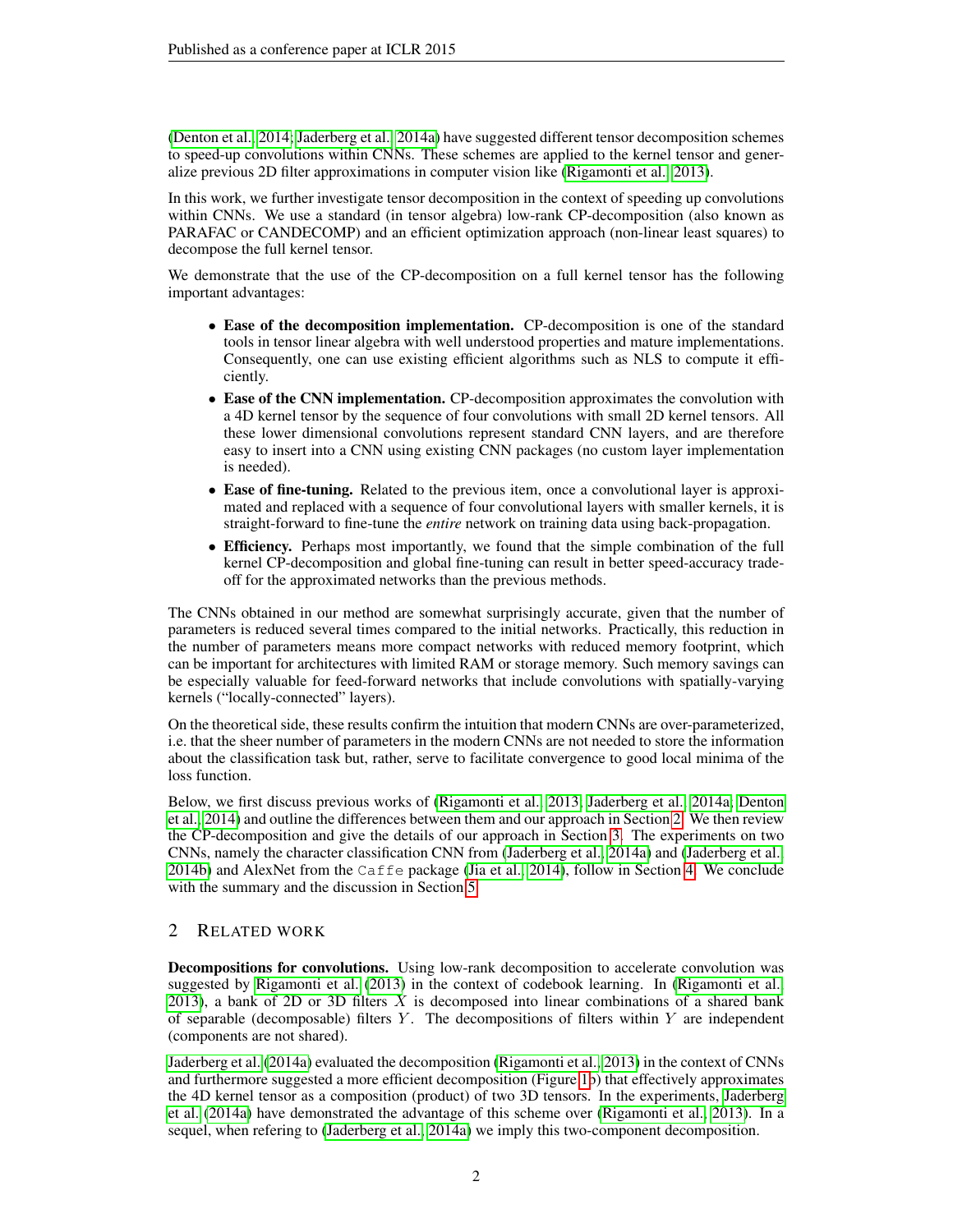<span id="page-2-0"></span>

Figure 1: Tensor decompositions for speeding up a generalized convolution. Gray boxes correspond to 3D tensors (map stacks) within a CNN, with the two frontal sides corresponding to spatial dimensions. Arrows show linear mappings and demonstrate how scalar values on the right (small boxes corresponding to single elements of the target tensor) are computed. Initial full convolution (a) computes each element of the target tensor as a linear combination of the elements of a 3D subtensor that spans a spatial  $d \times d$  window over all input maps. **[Jaderberg et al.](#page-9-4)** [\(2014a\)](#page-9-4) (b) approximate the initial convolution as a composition of two linear mappings with the intermediate map stack having R maps (where R is the rank of the decomposition). Each of the two mappings computes each target value based on a spatial window of size  $1 \times d$  or  $d \times 1$  in all input maps. Finally, CP-decomposition (c) used in our approach approximates the convolution as a composition of four convolutions with small kernels, so that a target value is computed based on a 1D-array that spans either one pixel in all input maps, or a 1D spatial window in one input map.

Once the decomposition is computed, [Jaderberg et al.](#page-9-4) [\(2014a\)](#page-9-4) perform "local" fine-tuning that minimizes the deviation between the full and the approximated convolutions outputs on the training data. Differently from [Jaderberg et al.](#page-9-4) [\(2014a\)](#page-9-4), our method fine-tunes the entire network based on the original discriminative criterion. While [\(Jaderberg et al., 2014a\)](#page-9-4) reported that such discriminative fine-tuning was inefficient for their scheme, we found that in our case it works well, even when CP-decomposition has large approximation error. Below, we provide a theoretical complexity comparison and empirical comparison of our scheme with [\(Jaderberg et al., 2014a\)](#page-9-4).

In the work that is most related to ours, [Denton et al.](#page-8-4) [\(2014\)](#page-8-4) have suggested a scheme based on the CP-decomposition of parts of the kernel tensor obtained by *biclustering* (alongside with a different decompositions for the first convolutional layer and the fully-connected layers). Biclustering of [\(Denton et al., 2014\)](#page-8-4) splits the two non-spatial dimensions into subgroups, and reduces the effective ranks in the CP-decomposition. CP-decompositions of the kernel tensor parts in [\(Denton et al., 2014\)](#page-8-4) have been computed with the greedy approach<sup>[1](#page-2-1)</sup>. Our approach essentially simplifies that of [Denton](#page-8-4) [et al.](#page-8-4) [\(2014\)](#page-8-4) in that we do not perform biclustering and apply CP-decomposition directly to the full convolution kernel tensor. On the other hand, we replace greedy computation of CP-decomposition with non-linear least squares. Finally, as discussed above, we fine-tune the complete network by backpropagation, whereas [Denton et al.](#page-8-4) [\(2014\)](#page-8-4) only fine-tunes the layers above the approximated one.

<span id="page-2-1"></span><sup>&</sup>lt;sup>1</sup>Note that the alternating least squares process mentioned in [\(Denton et al., 2014\)](#page-8-4) refers to computing the best next rank-1 tensor, but the outer process of adding rank-1 tensors is still greedy.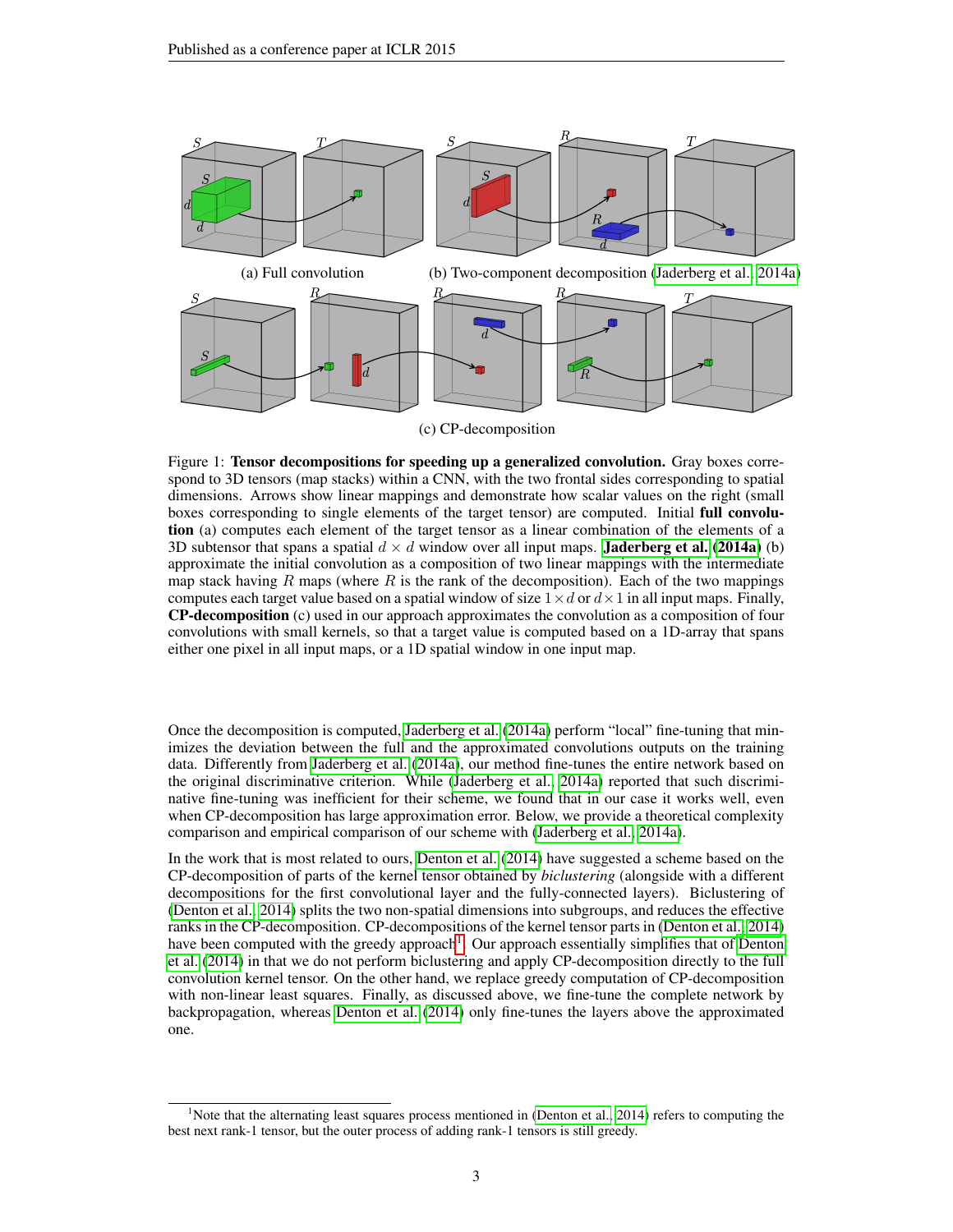### <span id="page-3-0"></span>3 METHOD

Overall our method is a conceptually simple two-step approach: (1) take a convolutional layer and decompose its kernel using CP-decomposition, (2) fine-tune the entire network using backpropagation. If necessary, proceed to another layer. Below, we review the CP-decomposition, which is at the core of our method, and provide the details for the two steps of our approach.

### 3.1 CP-DECOMPOSITION REVIEW

Tensor decompositions are a natural way to generalize low-rank approach to multidimensional case. Recall that a low-rank decomposition of a matrix A of size  $n \times m$  with rank R is given by:

$$
A(i,j) = \sum_{r=1}^{R} A_1(i,r) A_2(j,r), \quad i = \overline{1,n}, \quad j = \overline{1,m}, \tag{1}
$$

and leads to the idea of separation of variables. The most straightforward way to separate variables in case of many dimensions is to use the canonical polyadic decomposition (CP-decomposition, also called as CANDECOMP/PARAFAC model) [\(Kolda & Bader, 2009\)](#page-9-8). For a d-dimensional array A of size  $n_1 \times \cdots \times n_d$  a CP-decomposition has the following form

<span id="page-3-2"></span>
$$
A(i_1, \dots, i_d) = \sum_{r=1}^{R} A_1(i_1, r) \dots A_d(i_d, r), \tag{2}
$$

where the minimal possible  $R$  is called canonical rank. The profit of this decomposition is that we need to store only  $(n_1 + \cdots + n_d)R$  elements instead of the whole tensor with  $n_1...n_d$  elements.

In two dimensions, the low-rank approximation can be computed in a stable way by using singular value decomposition (SVD) or, if the matrix is large, by rank-revealing algorithms. Unfortunately, this is not the case for the CP-decomposition when  $d > 2$ , as there is no finite algorithm for determining canonical rank of a tensor [\(Kolda & Bader, 2009\)](#page-9-8). Therefore, most algorithms approximate a tensor with different values of  $R$  until the approximation error becomes small enough. This leads to the point that for finding good low-rank CP-decomposition certain tricks have to be used. A detailed survey of methods for computing low-rank CP-decompositions can be found in [\(Tomasi &](#page-9-9) [Bro, 2006\)](#page-9-9). As a software package to calculate the CP-decomposition we used Tensorlab [\(Sorber](#page-9-10) [et al., 2014\)](#page-9-10). For our purposes, we chose non-linear least squares (NLS) method, which minimizes the L2-norm of the approximation residual (for a user-defined fixed  $R$ ) using Gauss-Newton optimization.

Such NLS optimization is capable of obtaining much better approximations than the strategy of greedily finding best rank-1 approximation of the residual vectors used in [Denton et al.](#page-8-4) [\(2014\)](#page-8-4). The fact that the greedy rank-1 algorithm may increase tensor rank can be found in [\(Stegeman & Comon,](#page-9-11) [2010;](#page-9-11) [Kofidis & Regalia, 2002\)](#page-9-12). We also give a simple example highlighting this advantage of the NLS in the Appendix.

### 3.2 KERNEL TENSOR APPROXIMATION

CNNs [\(LeCun et al., 1989\)](#page-9-0) are feed-forward multi-layer architectures that map the input images to certain output vectors using a sequence of operations. The units within CNN are organized as a sequence of 3D tensors ("map stacks") with two spatial dimensions and the third dimension corre-sponding to different "maps" or "channels"<sup>[2](#page-3-1)</sup>.

The most "important" and time-consuming operation within modern CNNs is the generalized convolution that maps an input tensor  $U(\cdot, \cdot, \cdot)$  of size  $X \times Y \times S$  into an output tensor  $V(\cdot, \cdot, \cdot)$  of size  $(X-d+1)\times(Y-d+1)\times T$  using the following linear mapping:

<span id="page-3-3"></span>
$$
V(x, y, t) = \sum_{i=x-\delta}^{x+\delta} \sum_{j=y-\delta}^{y+\delta} \sum_{s=1}^{S} K(i - x + \delta, j - y + \delta, s, t) U(i, j, s)
$$
(3)

<span id="page-3-1"></span><sup>&</sup>lt;sup>2</sup>These tensors are 4D if/when a CNN is applied to a batch of images, with the fourth dimension corresponding to different images in a batch. This extra dimension does not affect the derivation below and is therefore disregarded.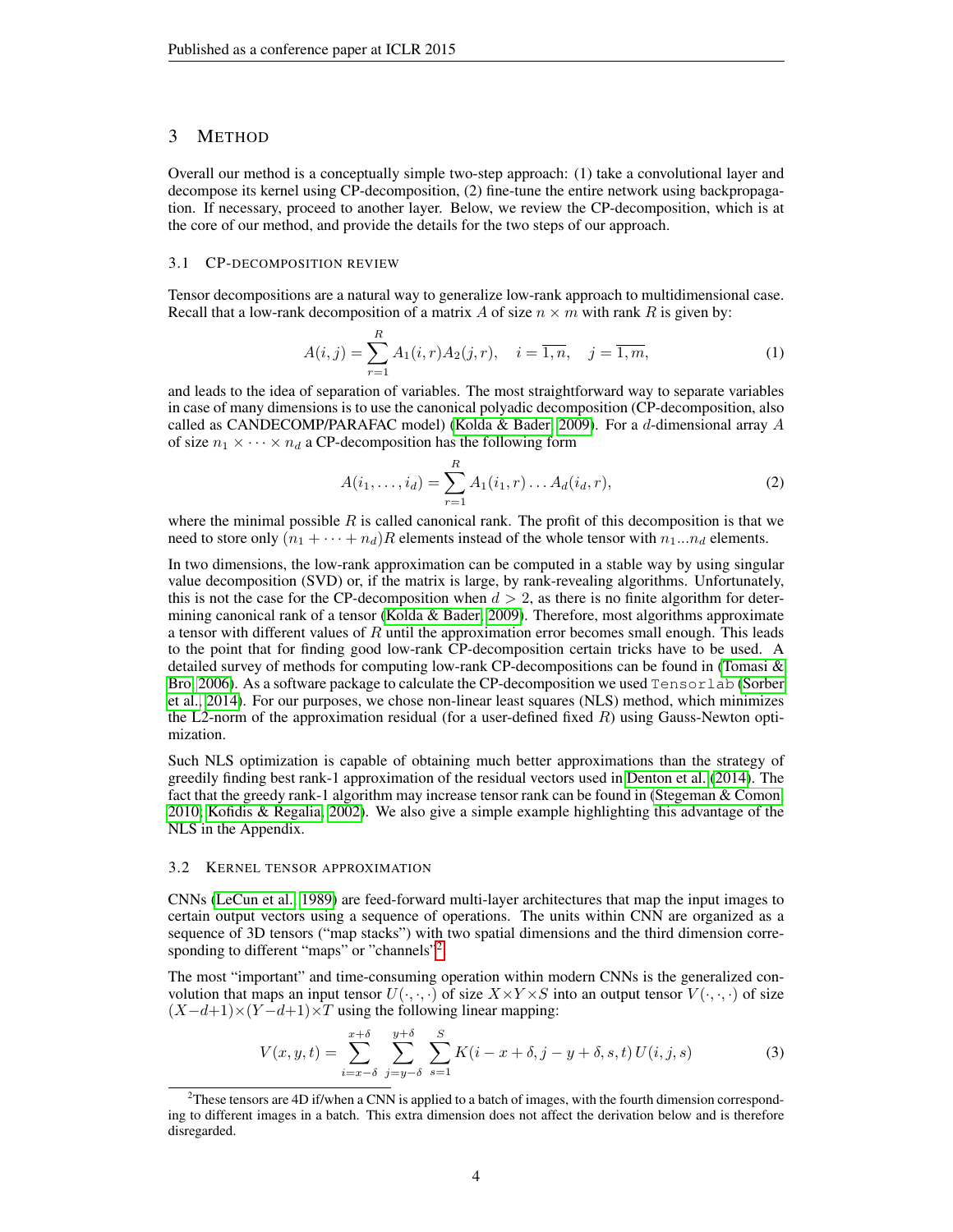Here,  $K(\cdot,\cdot,\cdot,\cdot)$  is a 4D kernel tensor of size  $d \times d \times S \times T$  with the first two dimensions corresponding to the spatial dimensions, the third dimension corresponding to different input channels, the fourth dimension corresponding to different output channels. The spatial width and height of the kernel are denoted as d, while  $\delta$  denotes "half-width"  $(d-1)/2$  (for simplicity we assume square shaped kernels and even  $d$ ).

The rank-R CP-decomposition [\(2\)](#page-3-2) of the 4D kernel tensor has the form:

<span id="page-4-0"></span>
$$
K(i,j,s,t) = \sum_{r=1}^{R} K^{x}(i - x + \delta, r) K^{y}(j - y + \delta, r) K^{s}(s, r) K^{t}(t, r),
$$
\n(4)

where  $K^x(\cdot, \cdot)$ ,  $K^y(\cdot, \cdot)$ ,  $K^s(\cdot, \cdot)$ ,  $K^t(\cdot, \cdot)$  are the four components of the composition representing 2D tensors (matrices) of sizes  $d \times R$ ,  $d \times R$ ,  $S \times R$ , and  $T \times R$  respectively.

Substituting [\(4\)](#page-4-0) into [\(3\)](#page-3-3) and performing permutation and grouping of summands gives the following expression for the approximate evaluation of the convolution [\(3\)](#page-3-3):

$$
V(x,y,t) = \sum_{r=1}^{R} K^t(t,r) \left( \sum_{i=x-\delta}^{x+\delta} K^x(i-x+\delta,r) \left( \sum_{j=y-\delta}^{y+\delta} K^y(j-y+\delta,r) \left( \sum_{s=1}^{S} K^s(s,r) U(i,j,s) \right) \right) \right)
$$
(5)

Based on [\(5\)](#page-4-1), the output tensor  $V(\cdot, \cdot, \cdot)$  can be computed from the input tensor  $U(\cdot, \cdot, \cdot)$  via a sequence of four convolutions with smaller kernels (Figure [1c](#page-2-0)):

<span id="page-4-4"></span><span id="page-4-2"></span><span id="page-4-1"></span>
$$
U^{s}(i,j,r) = \sum_{s=1}^{S} K^{s}(s,r) U(i,j,s)
$$
\n(6)

$$
U^{sy}(i, y, r) = \sum_{j=y-\delta}^{y+\delta} K^{y}(j - y + \delta, r) U^{s}(i, j, r)
$$
 (7)

$$
U^{syx}(x, y, r) = \sum_{i=x-\delta}^{x+\delta} K^x(i - x + \delta, r) U^{sy}(i, y, r)
$$
 (8)

<span id="page-4-5"></span><span id="page-4-3"></span>
$$
V(x, y, t) = \sum_{r=1}^{R} K^{t}(t, r) U^{syx}(x, y, r),
$$
\n(9)

where  $U^{s}(\cdot,\cdot,\cdot), U^{sy}(\cdot,\cdot,\cdot)$ , and  $U^{syx}(\cdot,\cdot,\cdot)$  are intermediate tensors (map stacks).

### 3.3 IMPLEMENTATION AND FINE-TUNING

Computing  $U^s(\cdot,\cdot,\cdot)$  from  $U(\cdot,\cdot,\cdot)$  in [\(6\)](#page-4-2) as well as  $V(\cdot,\cdot,\cdot)$  from  $U^{syx}(\cdot,\cdot,\cdot)$  in [\(9\)](#page-4-3) represent socalled  $1\times1$  convolutions (also used within "network-in-network" approach [\(Lin et al., 2013\)](#page-9-13)) that essentially perform pixel-wise linear re-combination of input maps. Computing  $U^{sy}(\cdot,\cdot,\cdot)$  from  $U^s(\cdot,\cdot,\cdot)$  and  $U^{syz}(\cdot,\cdot,\cdot)$  from  $U^{sy}(\cdot,\cdot,\cdot)$  in [\(7\)](#page-4-4) and [\(8\)](#page-4-5) are "standard" convolutions with small kernels that are "flat" in one of the two spatial dimensions.

We use the popular Caffe package [\(Jia et al., 2014\)](#page-9-7) to implement the resulting architecture, utiliz-ing standard convolution layers for [\(7\)](#page-4-4) and [\(8\)](#page-4-5), and an optimized  $1 \times 1$  convolution layers for [\(6\)](#page-4-2) and [\(9\)](#page-4-3). The resulting architecture is fine-tuned through standard backpropagation (with momentum) on training data. All network layers including layers above the approximated layer, layers below the approximated layer, and the four inserted convolutional layers participate in the fine-tuning. We found, however, that the gradients within the inserted layers are prone to gradient explosion, so one should either be careful to keep the learning rate low, or fix some or all of the inserted layers, while still fine-tuning layers above and below.

### 3.4 COMPLEXITY ANALYSIS

Initial convolution operation is defined by  $STd^2$  parameters (number of elements in the kernel tensor) and requires the same number of "multiplication+addition" operations per pixel.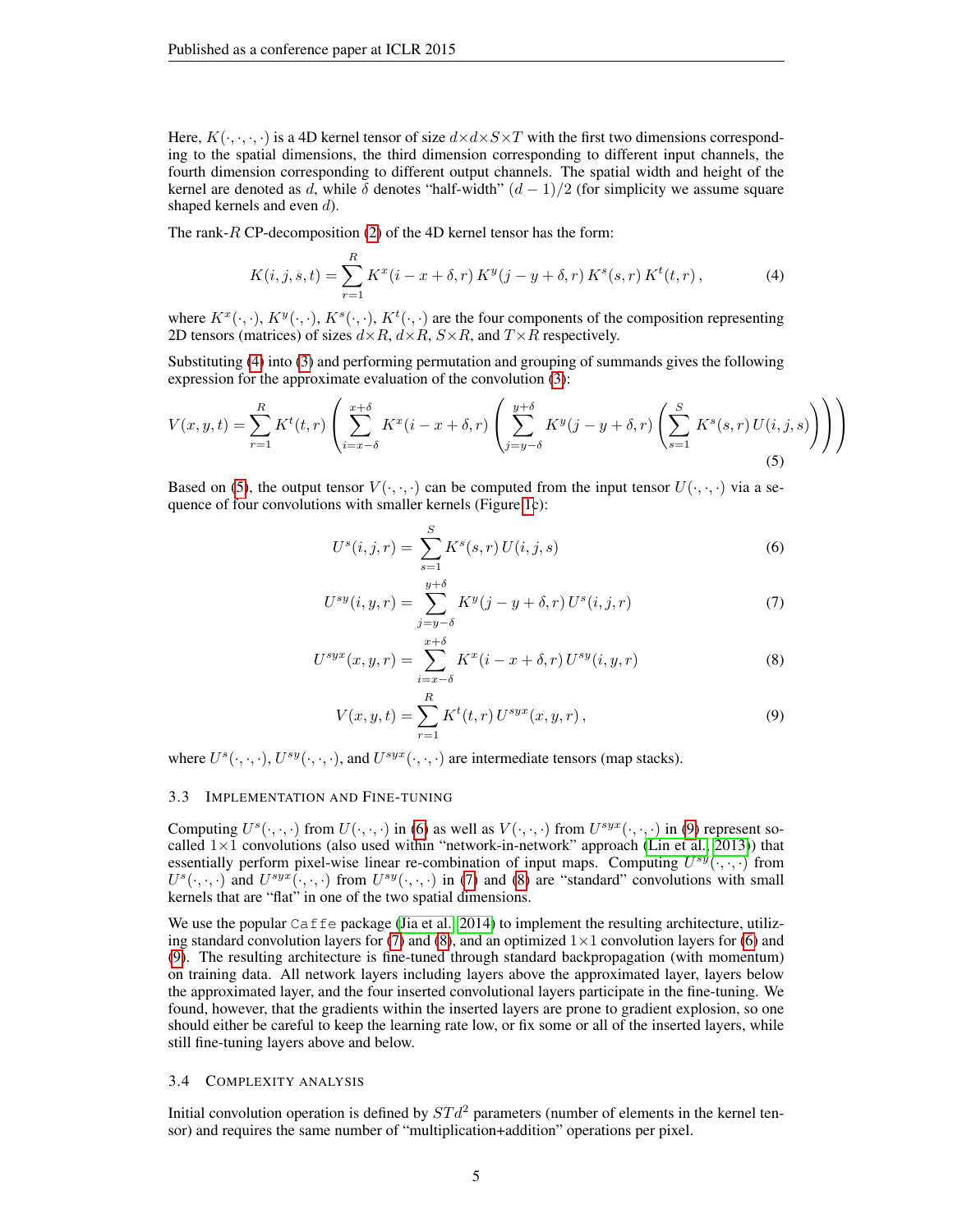For [\(Jaderberg et al., 2014a\)](#page-9-4) this number changes to  $Rd(S + T)$ , where R is the rank of the decomposition (see Figure [1b](#page-2-0) and [Jaderberg et al.](#page-9-4) [\(2014a\)](#page-9-4)). While the two numbers are not directly comparable, assuming that the required rank is comparable or several times smaller than  $S$  and  $T$ (e.g. taking  $R \approx \frac{ST}{S+T}$ ), the scheme [\(Jaderberg et al., 2014a\)](#page-9-4) gives a reduction in the order of d times compared to the initial convolution.

For [\(Denton et al., 2014\)](#page-8-4) in the absence of bi-clustering as well as in the case of our approach, the complexity is  $R(S + 2d + T)$  (again, both for the number of parameters and for the number of "multiplications+additions" per output pixel). Almost always,  $d \ll T$ , which for the same rank gives a further factor of d improvement in complexity over [\(Jaderberg et al., 2014a\)](#page-9-4) (and an order of  $\bar{d}^2$  improvement over the initial convolution when  $R \approx \frac{ST}{S+T}$ ).

The bi-clustering in [\(Denton et al., 2014\)](#page-8-4) makes a "theoretical" comparison with the complexity of our approach problematic, as on the one hand bi-clustering increases the number of tensors to be approximated, but on the other hand, reduces the required ranks considerably (so that assuming the same  $R$  would not be reasonable). We therefore restrict ourselves to the empirical comparison.

# <span id="page-5-0"></span>4 EXPERIMENTS

In this section we test our approach on two network architectures, small character-classification CNN and a bigger net trained for ILSVRC. Most of our experiments are devoted to the approximation of single layers, when other layers remain intact apart from the fine-tuning.

We make several measurements to evaluate our models. After the approximation of the kernel tensor with the CP-decomposition, we calculate the accuracy of this decomposition, i.e.  $||K'-K||/||K||$ , where  $K$  is the original tensor and  $K'$  is the obtained approximation. The difference between the original tensor and our approximation may disturb data propagation in CNN, resulting in the drop of classification accuracy. We measure this drop before and after the fine-tuning of CNN.

Furthermore, we record the CPU timings for our models and report the speed-up compared to the CPU timings of the original model (all timings are based on Caffe code run in the CPU mode on image batches of size 64). Finally, we report the reduction in the number of parameters resulting from the low-rank approximation. All results are reported for a number of ranks R.

### 4.1 CHARACTER-CLASSIFICATION CNN

We use use CNN described in [\(Jaderberg et al., 2014b\)](#page-9-6) for our experiments. The network has four convolutional layers with maxout nonlinearities between them and a softmax output. It was trained to classify  $24 \times 24$  image patches into one of 36 classes (10 digits plus 26 characters). Our Caffe port of the publicly available pre-trained model (refered below as CharNet) achieves 91.2% accuracy on test set (very similar to the original).

As in [\(Jaderberg et al., 2014a\)](#page-9-4), we consider only the second and the third convolutional layers, which constitute more then 90% of processing time. Layer 2 has 48 input and 128 output channels and filters of size  $9 \times 9$ , layer 3 has 64 input and 512 output channels, filter size is  $8 \times 8$ .

The results of separate approximation of layers 2 and 3 are shown in figures [2a](#page-7-0) and [2b.](#page-7-0) Tensor approximation error diminishes with the growth of approximation rank, and when the approximation rank becomes big enough, it is possible to approximate weight tensor accurately. However, our experiments showed that accurate approximation is not required for the network to function properly. For example, while approximating layer 3, network classification accuracy is unaffected even if tensor approximation error is as big as 78%.

Combining approximations. We have applied our methods to two layers of the network using the following procedure. Firstly, layer 2 was approximated with rank 64. After that, the drop in accuracy was made small by fine-tuning of all layers but the new ones. Finally, layer 3 was approximated with rank 64, and for this layer such approximation does not result in significant drop of network prediction accuracy, so there is no need to fine-tune the network one more time.

The network derived by this procedure is 8.5 times faster than original model, while classification accuracy drops by 1% to 90.2%. Comparing with [\(Jaderberg et al., 2014a\)](#page-9-4), we achieve almost two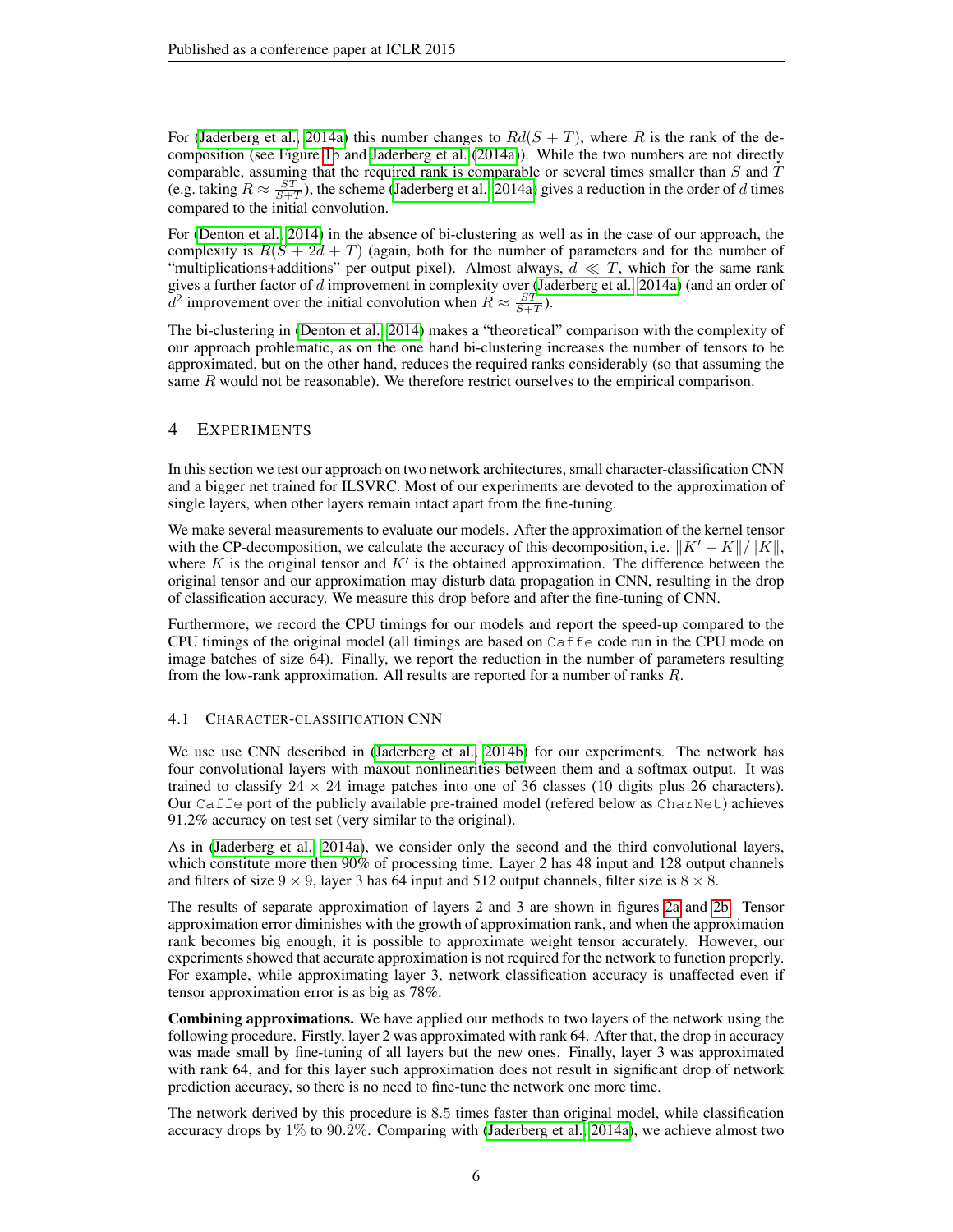times bigger speedup for the same loss of accuracy, ([\(Jaderberg et al., 2014a\)](#page-9-4) incurs 1% accuracy loss for the speedup of 4.2x and 5% accuracy loss for the speedup of 6x).

# 4.2 ALEXNET

Following [Denton et al.](#page-8-4) [\(2014\)](#page-8-4) we also consider the second convolutional layer of AlexNet [Krizhevsky et al.](#page-9-1) [\(2012\)](#page-9-1). As a baseline we use a pre-trained model shipped with Caffe. We summarize various network properties for several different ranks of approximation in Figure [2c.](#page-7-0) It can be noticed that conv2 of the considered network demands far larger rank (comparing to the CharNet experiment) for achieving proper performance.

Overall, in order to reach the 0.5% accuracy drop reported in [\(Jaderberg et al., 2014b\)](#page-9-6) it is sufficient to take 200 components, which also gives a superior layer speed-up  $(3.6 \times \text{ vs. } 2 \times \text{ achieved by})$ Scheme 2 of [\(Jaderberg et al., 2014b\)](#page-9-6)). The running time of the conv2 can be further reduced if we allow for slightly more misclassifications: rank 140 approximation leads to  $4.5\times$  speed-up at the cost of  $\approx 1\%$  accuracy loss surpassing the results of [\(Denton et al., 2014\)](#page-8-4).

Along with conventional full-network fine-tuning we tried to refine the obtained tensor approximation by applying the data reconstruction approach from [\(Jaderberg et al., 2014b\)](#page-9-6). Unfortunately, we failed to find a good SGD learning rate: larger values led to the exploding gradients, while the smaller ones did not allow to sensibly reduce the reconstruction loss. We suspect that this effect is due to the instability of the low-rank CP-decomposition [\(De Silva & Lim, 2008\)](#page-8-5). One way to circumvent the issue would be to alternate the components learning (i.e. not optimizing all of them at once), which is the scope of our future work.

Our latest experiments showed that while our approach is superior for smaller architectures (as in character classification), it is not the best one for large nets such as AlexNet. Although [\(Jader](#page-9-6)[berg et al., 2014b\)](#page-9-6) mentions that application of their approach to the second layer of the Over-Feat architecture yields a  $2\times$  speed-up, our colleagues at Yandex have discovered that a far greater speed-up with [\(Jaderberg et al., 2014b\)](#page-9-6) can be reached, at least for AlexNet. In particular, our experiments with [\(Jaderberg et al., 2014b\)](#page-9-6) on AlexNet have showed that the second convolutional layer of AlexNet can be accelerated by the factor of 6.6 $\times$  at the cost of  $\approx 1\%$  accuracy loss via Scheme 2 and data optimization as described in [\(Jaderberg et al., 2014b\)](#page-9-6) (as compared to  $4.5\times$  for similar accuracy loss obtainable with our method).

### 4.3 NLS VS. GREEDY

One of our main contributions is pointing out that greedy CP-decomposition works worse than more advanced algorithms such as non-linear least squares (NLS), and evaluate this degradation in the context of speeding up CNNs.

We perform comparisons on the second layers of both CharNet and AlexNet. For CharNet, we also evaluate the combination with fine-tuning. Furthermore, for CharNet, we also tried initializing the layers randomly (using the scheme of [\(Glorot & Bengio, 2010\)](#page-8-6)).

The results in Table [1](#page-8-7) clearly demonstrate two related things. Firstly, NLS decomposition leads to significantly higher accuracy whether with fine-tuning or without. The advantage is greater for the more complex network (AlexNet).

Secondly, the output of the fine-tuning clearly depends on the quality of the approximation. This observation concurs with the hypothesis that the large number of parameters in CNN is needed to avoid poor local minima. Indeed, CP-decomposition radically decreases the number of parameters in a layer. While good minima may still exist (e.g. the NLS+FT result), optimization is prone to stucking in a much worse minima (e.g. the Random+FT result).

# <span id="page-6-0"></span>5 DISCUSSION

We have demonstrated that a rather straightforward application of a modern tensor decomposition method (NLS-based low-rank CP-decomposition) combined with the discriminative fine-tuning of the entire network can achieve considerable speedups with minimal loss in accuracy.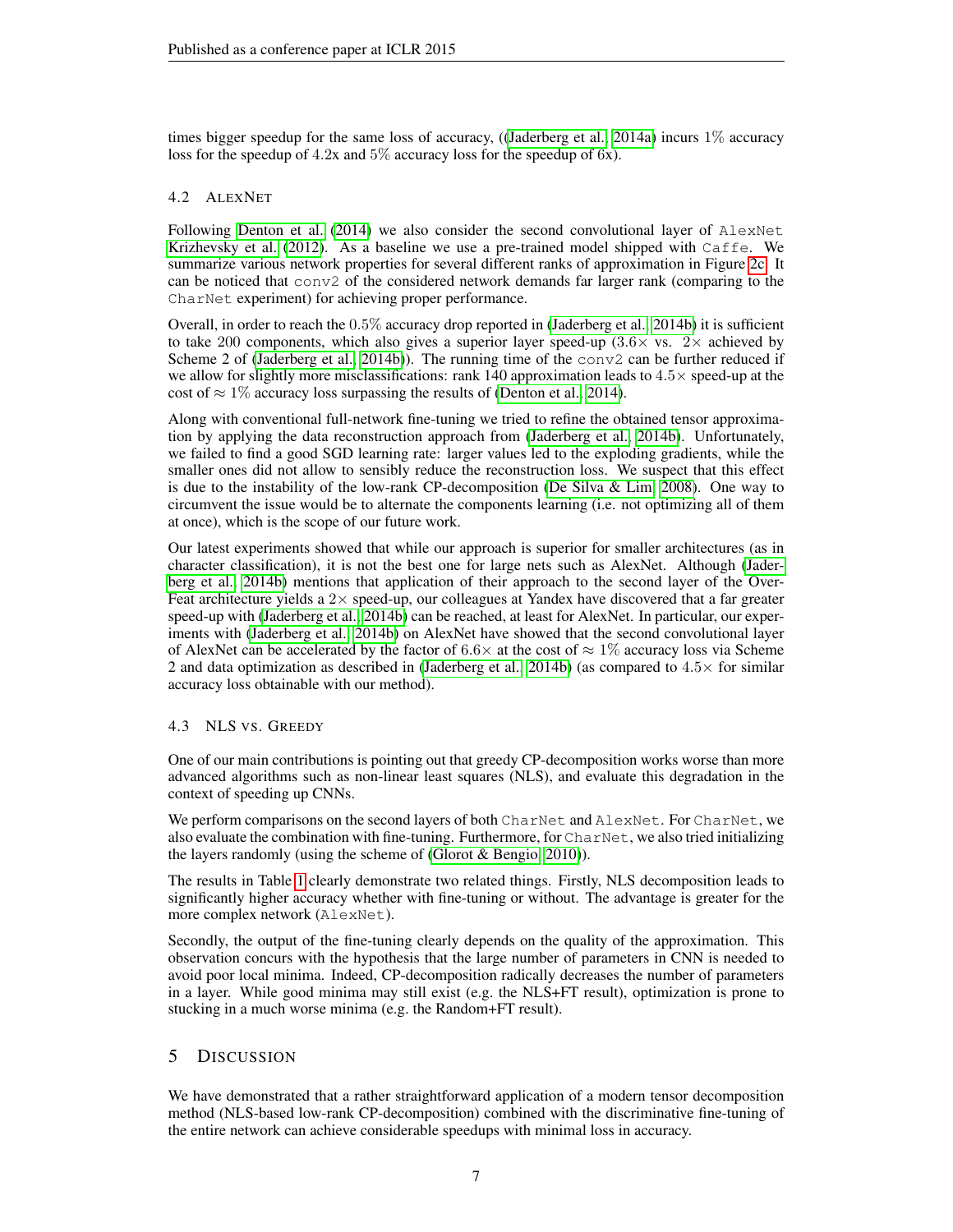<span id="page-7-0"></span>

Figure 2: Various properties and performance metrics of different approximated CNNs plotted as functions of the approximation rank. First row: kernel tensor approximation error. Second row: drop of the classification accuracy of the full model with approximated layers w.r.t the accuracy of the original model; *dashed* lines correspond to the non-tuned CNNs, *solid* lines depict the performance after the fine-tuning. *Note the log-scale. Cases, where the accuracy has actually improved are plotted at the bottom line.* Third row: empirical speed-up of the approximated layer w.r.t. the original layer. Fourth row: ratio between the numbers of parameters in the original and the approximated layers.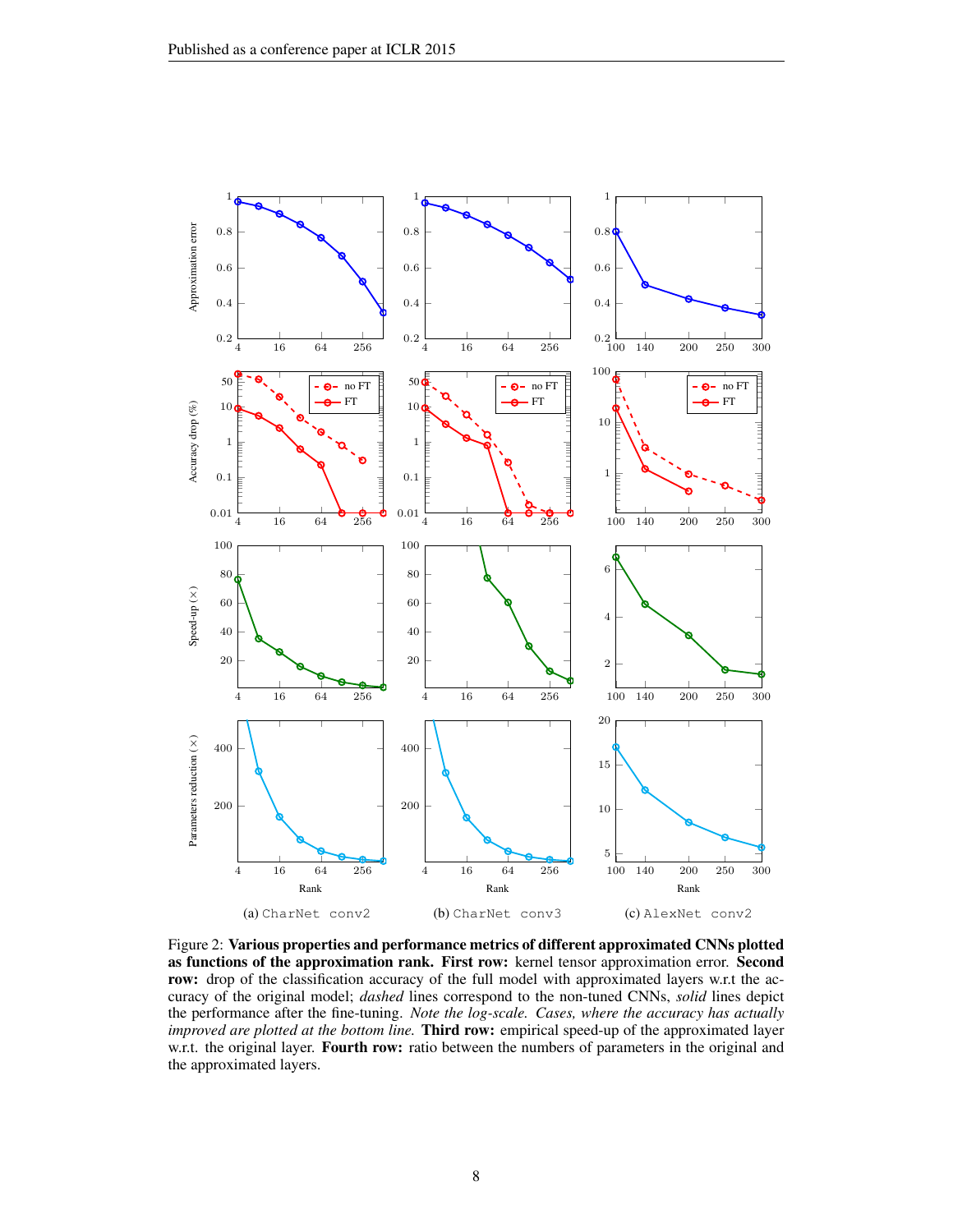<span id="page-8-7"></span>Table 1: Accuracy drop for the greedy and the non-linear least-squares (NLS) CPdecomposition. The results are given for the second layers of CharNet and AlexNet, for different decomposition ranks  $R$ , and the numbers correspond to the accuracy drop of the entire CNN. Original networks achieve 91.24% (CharNet) and 79.95% (AlexNet). For CharNet we also evaluate the effect of fine-tuning (FT), and also for the random initialization. NLS computation of the CP-decomposition invariably leads to better performance, and the advantage persists through fine-tuning.

|                         |                  |             |       |           | CharNet, $R=16$ CharNet, $R=64$ CharNet, $R=256$ AlexNet AlexNet AlexNet |         |           |           |           |
|-------------------------|------------------|-------------|-------|-----------|--------------------------------------------------------------------------|---------|-----------|-----------|-----------|
|                         | <sub>NO</sub> FT | <b>FT</b>   | NO FT | <b>FT</b> | NO FT                                                                    | FT      | $R = 140$ | $R = 200$ | $R = 300$ |
| RANDOM                  |                  | $-9.70$ $-$ |       | 7.64      |                                                                          | 6.13    |           |           |           |
| GREEDY $ 24.15 \t 2.64$ |                  |             | 4.99  | $0.46$    | $-1.14$                                                                  | $-0.31$ | 65.04     | 7.29      | 4.76      |
| <b>NLS</b>              | 18.96            | 2.16        | 1.93  | 0.09      | 0.31                                                                     | $-0.52$ | 3.21      | 0.97      | 0.30      |

In the preliminary comparisons, this approach outperforms the previous methods of [\(Denton et al.,](#page-8-4) [2014\)](#page-8-4) and [\(Jaderberg et al., 2014a\)](#page-9-4), for the character classification CNN. However, more comparisons especially with a more related work of [\(Denton et al., 2014\)](#page-8-4) are needed. In particular, it is to be determined whether bi-clustering is useful, when non-linear least squares are used for CPdecomposition.

Another avenue of research are layers with spatially-varying kernels, such as used e.g. in [\(Taigman](#page-9-14) [et al., 2014\)](#page-9-14). Firstly, these layers would greatly benefit from the reduction in the number of parameters. Secondly, the spatial variation of the kernel might be embedded into extra tensor dimensions, which may open up further speed-up possibilities.

Finally, similarly to [\(Denton et al., 2014\)](#page-8-4), we note that low-rank decompositions seems to have a regularizing effects allowing to slightly improve the overall accuracy for higher rank.

### ACKNOWLEDGMENTS

The work presented in Section 3 was supported by Russian Science Foundation grant 14-11-00659.

### **REFERENCES**

- <span id="page-8-3"></span>Chellapilla, Kumar, Puri, Sidd, and Simard, Patrice. High performance convolutional neural networks for document processing. In *Tenth International Workshop on Frontiers in Handwriting Recognition*, 2006.
- <span id="page-8-2"></span>Chintala, Soumith. Convnet-benchmarks. [https://github.com/soumith/](https://github.com/soumith/convnet-benchmarks) [convnet-benchmarks](https://github.com/soumith/convnet-benchmarks), 2014. Accessed: 2014-12-19.
- <span id="page-8-5"></span>De Silva, Vin and Lim, Lek-Heng. Tensor rank and the ill-posedness of the best low-rank approximation problem. *SIAM J. Matrix Anal. Appl.*, 30(3):1084–1127, 2008.
- <span id="page-8-0"></span>Dean, Jeffrey, Corrado, Greg, Monga, Rajat, Chen, Kai, Devin, Matthieu, Mao, Mark, Senior, Andrew, Tucker, Paul, Yang, Ke, Le, Quoc V, et al. Large scale distributed deep networks. In *Advances in Neural Information Processing Systems*, pp. 1223–1231, 2012.
- <span id="page-8-4"></span>Denton, Emily, Zaremba, Wojciech, Bruna, Joan, LeCun, Yann, and Fergus, Rob. Exploiting linear structure within convolutional networks for efficient evaluation. *arXiv preprint arXiv:1404.0736*, 2014.
- <span id="page-8-1"></span>Farabet, Clement, LeCun, Yann, Kavukcuoglu, Koray, Culurciello, Eugenio, Martini, Berin, Ak- ´ selrod, Polina, and Talay, Selcuk. Large-scale FPGA-based convolutional networks. *Machine Learning on Very Large Data Sets*, 2011.
- <span id="page-8-6"></span>Glorot, Xavier and Bengio, Yoshua. Understanding the difficulty of training deep feedforward neural networks. In *Proceedings of the Thirteenth International Conference on Artificial Intelligence and*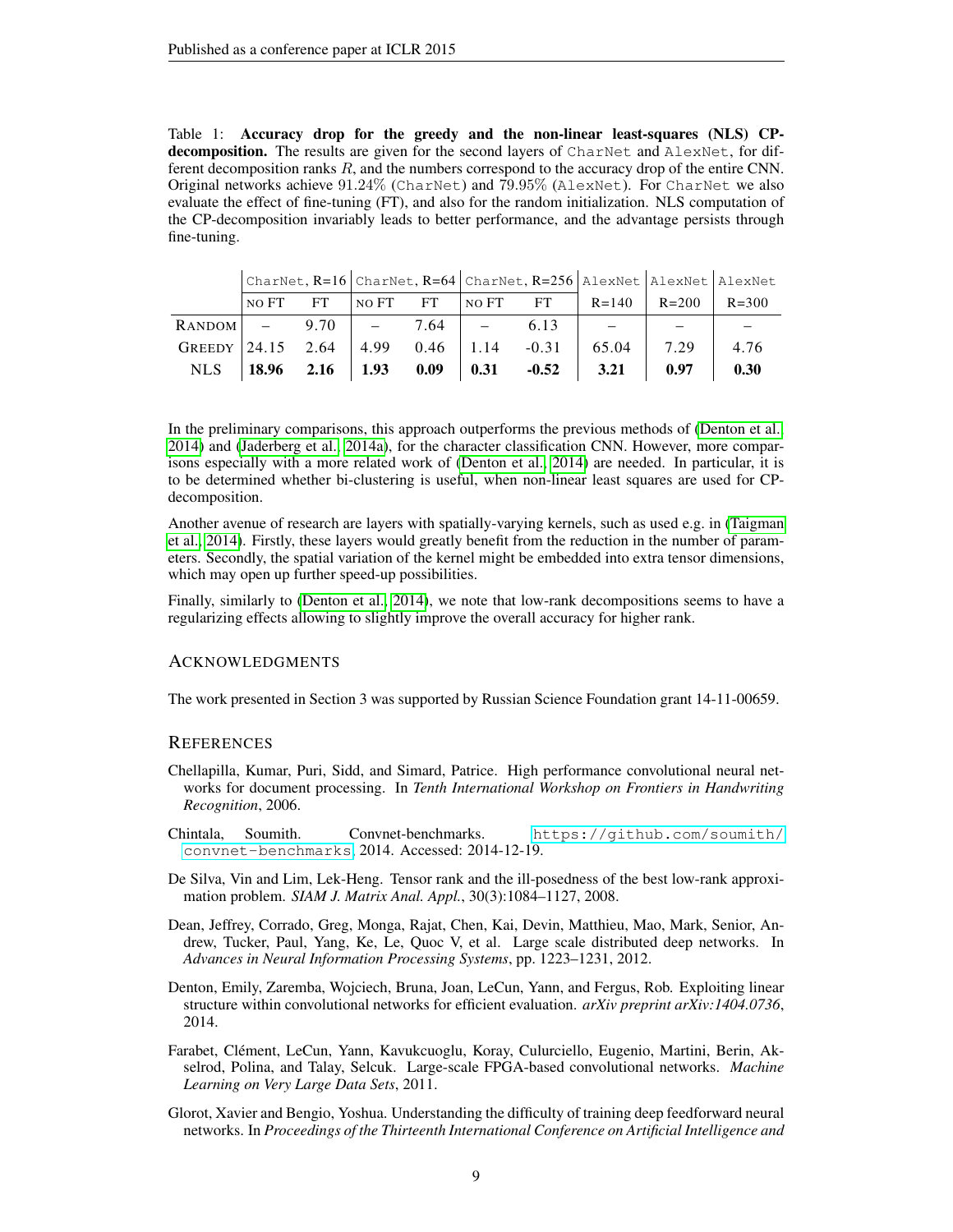*Statistics, AISTATS 2010, Chia Laguna Resort, Sardinia, Italy, May 13-15, 2010*, pp. 249–256, 2010.

- <span id="page-9-4"></span>Jaderberg, Max, Vedaldi, Andrea, and Zisserman, Andrew. Speeding up convolutional neural networks with low rank expansions. In *Proceedings of the British Machine Vision Conference (BMVC)*, 2014a.
- <span id="page-9-6"></span>Jaderberg, Max, Vedaldi, Andrea, and Zisserman, Andrew. Deep features for text spotting. In *Computer Vision–ECCV 2014*, pp. 512–528. Springer, 2014b.
- <span id="page-9-7"></span>Jia, Yangqing, Shelhamer, Evan, Donahue, Jeff, Karayev, Sergey, Long, Jonathan, Girshick, Ross, Guadarrama, Sergio, and Darrell, Trevor. Caffe: Convolutional architecture for fast feature embedding. *arXiv preprint arXiv:1408.5093*, 2014.
- <span id="page-9-12"></span>Kofidis, Eleftherios and Regalia, Phillip A. On the best rank-1 approximation of higher-order supersymmetric tensors. *SIAM J. Matrix Anal. Appl.*, 23(3):863–884, 2002.
- <span id="page-9-8"></span>Kolda, T. G. and Bader, B. W. Tensor decompositions and applications. *SIAM Rev.*, 51(3):455–500, 2009.
- <span id="page-9-1"></span>Krizhevsky, Alex, Sutskever, Ilya, and Hinton, Geoffrey E. Imagenet classification with deep convolutional neural networks. In *Advances in neural information processing systems*, pp. 1097–1105, 2012.
- <span id="page-9-0"></span>LeCun, Yann, Boser, Bernhard, Denker, John S, Henderson, Donnie, Howard, Richard E, Hubbard, Wayne, and Jackel, Lawrence D. Backpropagation applied to handwritten zip code recognition. *Neural computation*, 1(4):541–551, 1989.
- <span id="page-9-13"></span>Lin, Min, Chen, Qiang, and Yan, Shuicheng. Network in network. *arXiv preprint arXiv:1312.4400*, 2013.
- <span id="page-9-3"></span>Mathieu, Michael, Henaff, Mikael, and LeCun, Yann. Fast training of convolutional networks through FFTs. *arXiv preprint arXiv:1312.5851*, 2013.
- <span id="page-9-5"></span>Rigamonti, Roberto, Sironi, Amos, Lepetit, Vincent, and Fua, Pascal. Learning separable filters. In *Computer Vision and Pattern Recognition (CVPR), 2013 IEEE Conference on*, pp. 2754–2761. Ieee, 2013.
- <span id="page-9-2"></span>Simonyan, Karen and Zisserman, Andrew. Very deep convolutional networks for large-scale image recognition. *CoRR*, abs/1409.1556, 2014. URL <http://arxiv.org/abs/1409.1556>.
- <span id="page-9-10"></span>Sorber, L., Van Barel, M., and De Lathauwer, L. Tensorlab v2.0. *Available online*, 2014. URL <http://tensorlab.net>.
- <span id="page-9-11"></span>Stegeman, Alwin and Comon, Pierre. Subtracting a best rank-1 approximation may increase tensor rank. *Linear Algebra Appl.*, 433(7):1276–1300, 2010.
- <span id="page-9-14"></span>Taigman, Yaniv, Yang, Ming, Ranzato, Marc'Aurelio, and Wolf, Lior. Deepface: Closing the gap to human-level performance in face verification. In *Computer Vision and Pattern Recognition (CVPR), 2014 IEEE Conference on*, pp. 1701–1708. IEEE, 2014.
- <span id="page-9-9"></span>Tomasi, Giorgio and Bro, Rasmus. A comparison of algorithms for fitting the parafac model. *Comp. Stat. Data An.*, 50(7):1700–1734, 2006.